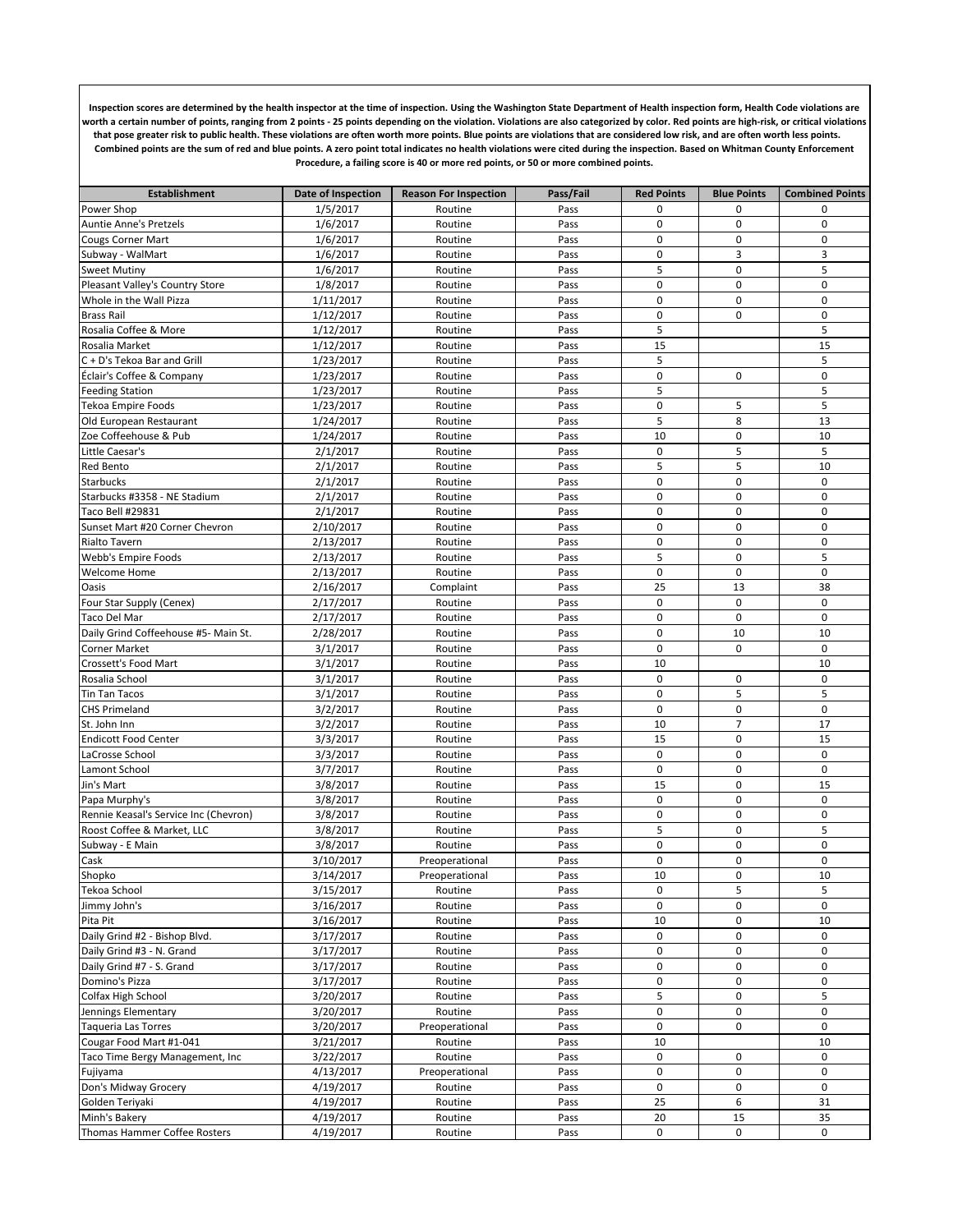| Grumpy's Tavern                      | 4/27/2017  | Routine        | Pass |             |             | 18               |
|--------------------------------------|------------|----------------|------|-------------|-------------|------------------|
| Meet Shop Too                        | 4/27/2017  | Routine        | Pass | 5           |             | 5                |
| Palouse School                       | 4/27/2017  | Routine        | Pass | $\pmb{0}$   | 0           | $\mathbf 0$      |
|                                      |            |                |      | $\pmb{0}$   | $\pmb{0}$   | $\mathbf 0$      |
| Café Moro                            | 5/12/2017  | Routine        | Pass |             |             |                  |
| Cougar Cottage                       | 5/12/2017  | Routine        | Pass | $\pmb{0}$   | 0           | $\mathbf 0$      |
| Dairy Queen                          | 5/12/2017  | Routine        | Pass | $\pmb{0}$   | $\pmb{0}$   | $\mathbf 0$      |
| Shin's Asian Market                  | 5/12/2017  | Routine        | Pass | 0           | $\pmb{0}$   | $\mathbf 0$      |
| Rico's Smoke House                   | 5/17/2017  | Routine        | Pass | 5           | 5           | 10               |
| WalMart #1870                        | 5/17/2017  | Routine        | Pass | 0           | 0           | $\mathbf 0$      |
| Paradise Creek Brewery               | 5/19/2017  | Routine        | Pass | $\mathbf 0$ | $\mathbf 0$ | $\mathbf 0$      |
| Sunset Mart #22 - SE Bishop          | 5/19/2017  | Routine        | Pass | 0           | $\pmb{0}$   | $\boldsymbol{0}$ |
| Arby's - Pullman                     | 5/23/2017  | Routine        | Pass | $\pmb{0}$   | 3           | 3                |
| Cougar Country Drive-In              | 5/23/2017  | Routine        | Pass | 0           | $\pmb{0}$   | $\mathbf 0$      |
| <b>Heros N Sports</b>                | 5/23/2017  | Routine        | Pass | 0           | $\pmb{0}$   | $\mathbf 0$      |
| <b>McDonald's Grand Ave</b>          | 5/23/2017  | Routine        | Pass | 0           | 0           | $\mathbf 0$      |
| Merry Cellars                        | 5/23/2017  | Routine        | Pass | $\mathbf 0$ | $\pmb{0}$   | $\mathbf 0$      |
| Franklin Elementary                  | 5/25/2017  | Routine        | Pass | 0           | 0           | $\mathbf 0$      |
| Jefferson Elementary                 | 5/25/2017  | Routine        | Pass | $\pmb{0}$   | $\pmb{0}$   | $\mathbf 0$      |
| Lincoln Middle School                | 5/25/2017  |                | Pass | $\mathbf 0$ | $\pmb{0}$   | $\mathbf 0$      |
|                                      |            | Routine        |      |             |             |                  |
| My Office Bar & Grill                | 5/25/2017  | Routine        | Pass | $\pmb{0}$   | $\pmb{0}$   | $\mathbf 0$      |
| <b>PNW Halal Meats</b>               | 5/25/2017  | Routine        | Pass | $\mathbf 0$ | $\pmb{0}$   | $\mathbf 0$      |
| Pullman High School                  | 5/25/2017  | Routine        | Pass | $\pmb{0}$   | $\pmb{0}$   | $\mathbf 0$      |
| Sunnyside Elementary                 | 5/25/2017  | Routine        | Pass | $\mathbf 0$ | $\pmb{0}$   | $\mathbf 0$      |
| Tesoro 2Go                           | 5/25/2017  | Routine        | Pass | $\pmb{0}$   | 0           | $\mathbf 0$      |
| Colton School                        | 5/26/2017  | Routine        | Pass | $\pmb{0}$   | $\pmb{0}$   | $\pmb{0}$        |
| <b>Bank Left Gallery</b>             | 6/1/2017   | Routine        | Pass | $\pmb{0}$   | $\pmb{0}$   | $\mathbf 0$      |
| Green Frog                           | 6/1/2017   | Routine        | Pass | 5           | $\pmb{0}$   | 5                |
| McLeod's Palouse Market              | 6/1/2017   | Routine        | Pass | 10          | $\pmb{0}$   | 10               |
| Palouse Caboose                      | 6/1/2017   | Routine        | Pass | 10          | $\pmb{0}$   | 10               |
| Whole in the Wall Pizza              | 6/1/2017   | Complaint      | Pass | $\pmb{0}$   | $\pmb{0}$   | $\mathbf 0$      |
| 165 Degrees Brew, LLC                | 6/12/2017  | Preoperational | Pass | 0           | $\pmb{0}$   | $\mathbf 0$      |
| RiteAid                              | 7/10/2017  | Routine        | Pass | $\pmb{0}$   | 0           | $\mathbf 0$      |
| Safeway                              | 7/10/2017  | Routine        | Pass | 10          | $\pmb{0}$   | 10               |
| <b>Taqueria Las Torres</b>           | 7/17/2017  | Routine        | Pass | 10          | $\pmb{0}$   | 10               |
| ZZU Club + Grub                      | 7/17/2017  | Routine        | Pass | $\pmb{0}$   | $\pmb{0}$   | $\mathbf 0$      |
|                                      |            |                |      |             |             |                  |
| POPO LLC DBA POPO                    | 7/21/2017  | Reinspection   | Pass | $\pmb{0}$   | $\pmb{0}$   | $\mathbf 0$      |
| 165 Degrees Brew, LLC                | 7/25/2017  | Routine        | Pass | $\mathbf 0$ | $\mathbf 0$ | $\mathbf 0$      |
| Starbucks #3358 - NE Stadium         | 7/25/2017  | Preoperational | Pass | 0           | 0           | $\mathbf 0$      |
| Holiday Inn Express & Suites         | 8/15/2017  | Routine        | Pass | $\mathbf 0$ | $\pmb{0}$   | $\mathbf 0$      |
| Quality Inn                          | 8/15/2017  | Routine        | Pass | 10          | 3           | 13               |
| Red Bento                            | 8/24/2017  | Complaint      | Fail | 70          | 10          | 80               |
| Birch & Barley                       | 8/29/2017  | Routine        | Pass | 30          | 5           | 35               |
| Village Center Cinemas               | 8/30/2017  | Routine        | Pass | $\pmb{0}$   | $\pmb{0}$   | $\mathbf 0$      |
| Zeppoz                               | 8/30/2017  | Routine        | Pass | 25          | 10          | 35               |
| <b>Tokyo Seoul</b>                   | 9/5/2017   | Other          | Fail | 65          | 0           | 65               |
| Jack in the Box dba Feast Foods. LLC | 9/7/2017   | Routine        | Pass | $\mathbf 0$ | 3           | 3                |
| McDonald's 2 - Stadium Way           | 9/7/2017   | Routine        | Pass | 0           | 0           | $\mathbf 0$      |
| Red Bentox                           | 9/13/2017  | Reinspection   | Pass | 10          | 5           | 15               |
| Azia                                 | 9/14/2017  | Complaint      | Fail | 40          | 23          | 63               |
| Dissmore's IGA                       | 9/14/2017  | Routine        | Pass | 15          | 8           | 23               |
| Main Street Squeeze & Smoothie LLC   | 9/15/2017  | Preoperational | Pass | 0           | $\pmb{0}$   | $\mathbf 0$      |
| Fujiyama                             | 9/25/2017  | Routine        | Pass | 5           | 5           | 10               |
| Plum                                 | 10/2/2017  | Routine        | Pass |             |             | 15               |
| Nuevo Vallarta                       | 10/3/2017  |                | Pass | 0           | 0           | 0                |
|                                      |            | Routine        |      | $\mathsf 0$ |             |                  |
| Sella's Calzone & Pizza              | 10/3/2017  | Routine        | Pass |             | 10          | 10               |
| Chaparrito                           | 10/4/2017  | Routine        | Pass | 0           | 8           | 8                |
| Pizza Perfection                     | 10/4/2017  | Routine        | Pass | 25          | $\pmb{0}$   | 25               |
| Porch Light Pizza                    | 10/4/2017  | Routine        | Pass | 0           | 0           | $\pmb{0}$        |
| Azia                                 | 10/9/2017  | Reinspection   | Pass |             |             | 28               |
| Franklin Elementary                  | 10/11/2017 | Routine        | Pass | 0           | 0           | $\mathbf 0$      |
| Jefferson Elementary                 | 10/11/2017 | Routine        | Pass | $\pmb{0}$   | $\pmb{0}$   | $\mathbf 0$      |
| Lincoln Middle School                | 10/11/2017 | Routine        | Pass | 0           | 0           | 0                |
| Pullman High School                  | 10/11/2017 | Routine        | Pass | 0           | 0           | $\pmb{0}$        |
| Sunnyside Elementary                 | 10/11/2017 | Routine        | Pass | $\pmb{0}$   | $\pmb{0}$   | $\mathbf 0$      |
| New Garden Restaurant                | 10/17/2017 | Routine        | Fail | 40          | 15          | 55               |
| Next Page                            | 10/17/2017 | Routine        | Pass | 0           | 0           | $\mathbf 0$      |
| Foundry Kitchen + Cocktails          | 11/27/2017 | Routine        | Pass | 10          | 0           | 10               |
| Garfield School                      | 11/27/2017 | Routine        | Pass | $\mathsf 0$ | $\pmb{0}$   | $\mathbf 0$      |
| Palouse School                       | 11/27/2017 | Routine        | Pass | 0           | 0           | $\mathbf 0$      |
| AFC Sushi @ Safeway #2639            | 11/30/2017 | Routine        | Pass | 0           | 0           | $\mathbf 0$      |
|                                      |            |                |      |             |             |                  |